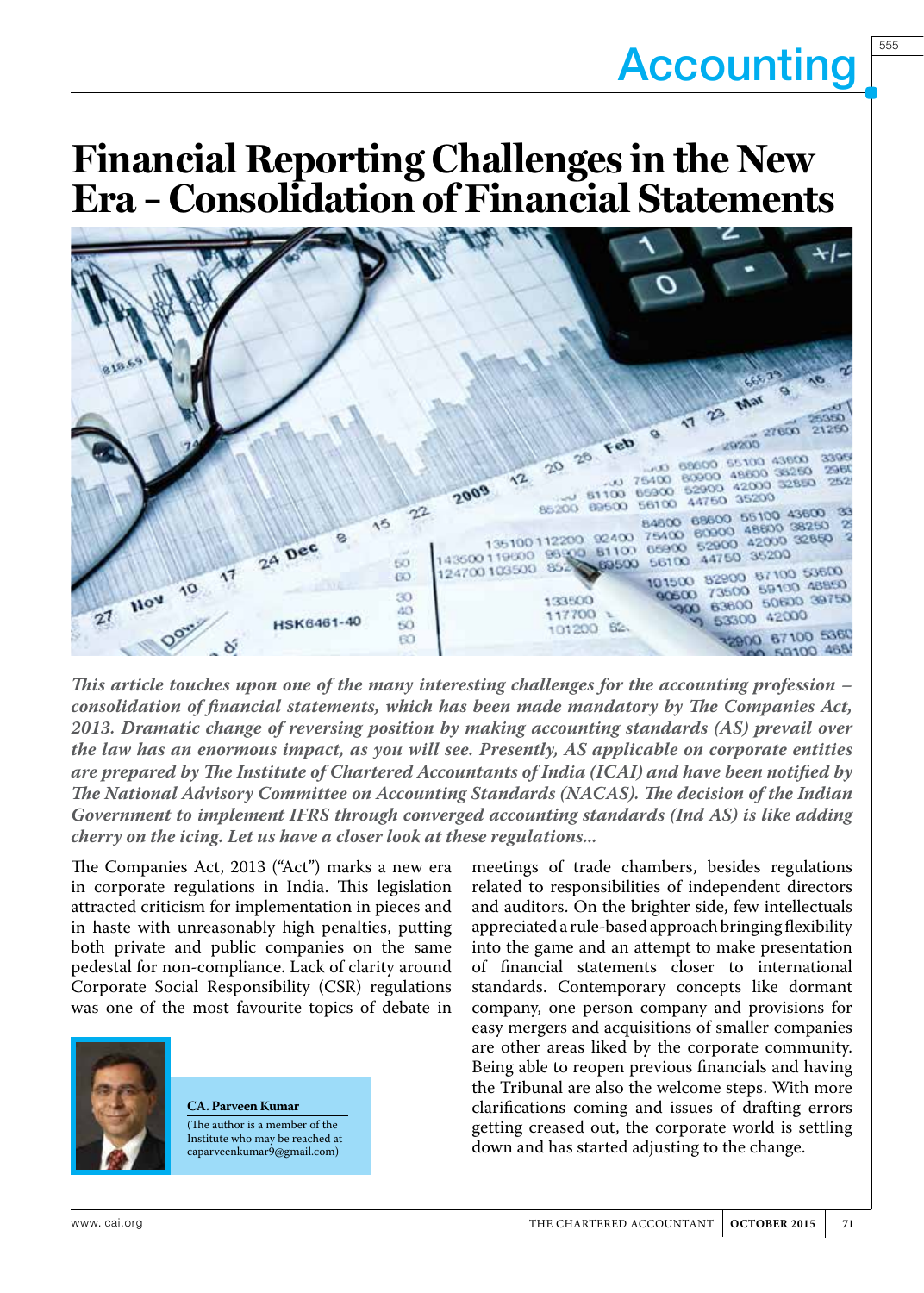## **Accounting**

#### Law versus Standards

Section  $129(1)^1$  of the Act establishes the principle that financial statements shall comply with Accounting Standards as notified under Section 133 of the Act. Clause 1 and 2 of General instructions in Schedule III2 quite clearly state that the requirements of Accounting Standards will prevail in case of conflict between Schedule III and requirements of Accounting Standards. The previous Companies Act, 1956, had Section 211(3), which provided that the financial statements shall comply with the requirements of Accounting Standards and in case of deviation, disclosure of the same would be required along with reason and impact.

While applying international reporting style, one must keep in mind that local laws will need to provide priority to the Standards. While framing this new Companies Act, the regulator kept this aspect in mind and provided for such paradigm shift in the approach. This position has to be kept in mind while reading further.

#### Consolidation of Financial Statements

The Act makes it compulsory for the companies to consolidate financial statements of its subsidiary companies, if any, as per Section  $129$   $(3)^3$ . There is provision in the Section to have Rules to explain the manner of consolidation and the explanation to the Section clarifies that associates and joint ventures will also be included in consolidated financial statements. The word "subsidiary" has been defined in Section 2 (87)4 of the Act. The terms "associate company" and "joint ventures" are defined in Section 2  $(6)^5$  as the entities where the company has "significant influence". Explanation to the same

Section mentions that "significant influence" means control of at least 20 % of the total share capital or of business decisions under an agreement.

Let us understand this concept with the help of an example. If company Y controls the board of directors of company ABC or has more than half of the total share capital of company ABC, then company ABC will be a subsidiary of company Y and company Y will need to consolidate the financials. We shall ignore the applicability of any exception or complication.

As provided in the Act, the rules for manner of consolidation also need to be considered. Clause 66 of the Companies (Accounts) Rules, 2014 brings another dimension to the picture. On reading this Clause (in case of a company covered under sub-Section (3) of Section 129 which is not required to prepare consolidated financial statements under the accounting standards), one gets an impression that it is the accounting standards, which defines which company has to prepare consolidated financial statement. Whereas, the accounting standards have a different role to play. Different accounting standards deal with different situations.

The Act makes it compulsory for the companies to consolidate financial statements of its subsidiary companies, if any, as per Section 129 (3) . There is a provision in the Section to have Rules to explain the manner of consolidation and the explanation to the Section clarifies that associates and joint ventures will also be included in the consolidated financial statements.

*….."Provided further that the Central Government may provide for the consolidation of accounts of companies in such manner as may be prescribed."…. Explanation: For the purposes of this sub-section, the word "subsidiary" shall include associate company and joint venture."*

<sup>1</sup> *Section 129 (1) "The financial statements shall give a true and fair view of the state of affairs of the company or companies, comply with the accounting standards notified under section 133 and shall be in the form or forms as may be provided for different class or classes of companies in Schedule III… Provided that the items contained in such financial statements shall be in accordance with the accounting standards"*

<sup>&</sup>lt;sup>2</sup> Schedule III to the Act "1. Where compliance with the requirements of the Act including Accounting Standards as applicable to the companies require *any change in treatment or disclosure including addition, amendment, substitution or deletion in the head or sub-head or any changes, inter se, in the financial statements or statements forming part thereof, the same shall be made and the requirements of this Schedule shall stand modified accordingly. 2. The disclosure requirements specified in this Schedule are in addition to and not in substitution of the disclosure requirements specified in the Accounting Standards prescribed under the Companies Act, 2013. Additional disclosures specified in the Accounting Standards shall be made in*  the notes to accounts or by way of additional statement unless required to be disclosed on the face of the Financial Statements. Similarly, all other *disclosures as required by the Companies Act shall be made in the notes to accounts in addition to the requirements set out in this Schedule."*

<sup>3</sup> *Section 129 (3) "Where a company has one or more subsidiaries, it shall, in addition to financial statements provided under sub-section (2), prepare a consolidated financial statement of the company and of all the subsidiaries in the same form and manner as that of its own which shall also be laid before the annual general meeting of the company along with the laying of its financial statement under sub-section (2)….."* 

<sup>4</sup> Refer Table 2

 $5$  Refer Table 2 <sup>6</sup> *Companies (Accounts) Rules, 2014 - "6. Manner of consolidation of accounts.- The consolidation of financial statements of the company shall be made in accordance with the provisions of Schedule III of the Act and the applicable accounting standards:* 

*Provided that in case of a company covered under sub-section (3) of section 129 which is not required to prepare consolidated financial statements*  under the Accounting Standards, it shall be sufficient if the company complies with provisions on consolidated financial statements provided in Schedule *III* of the Act.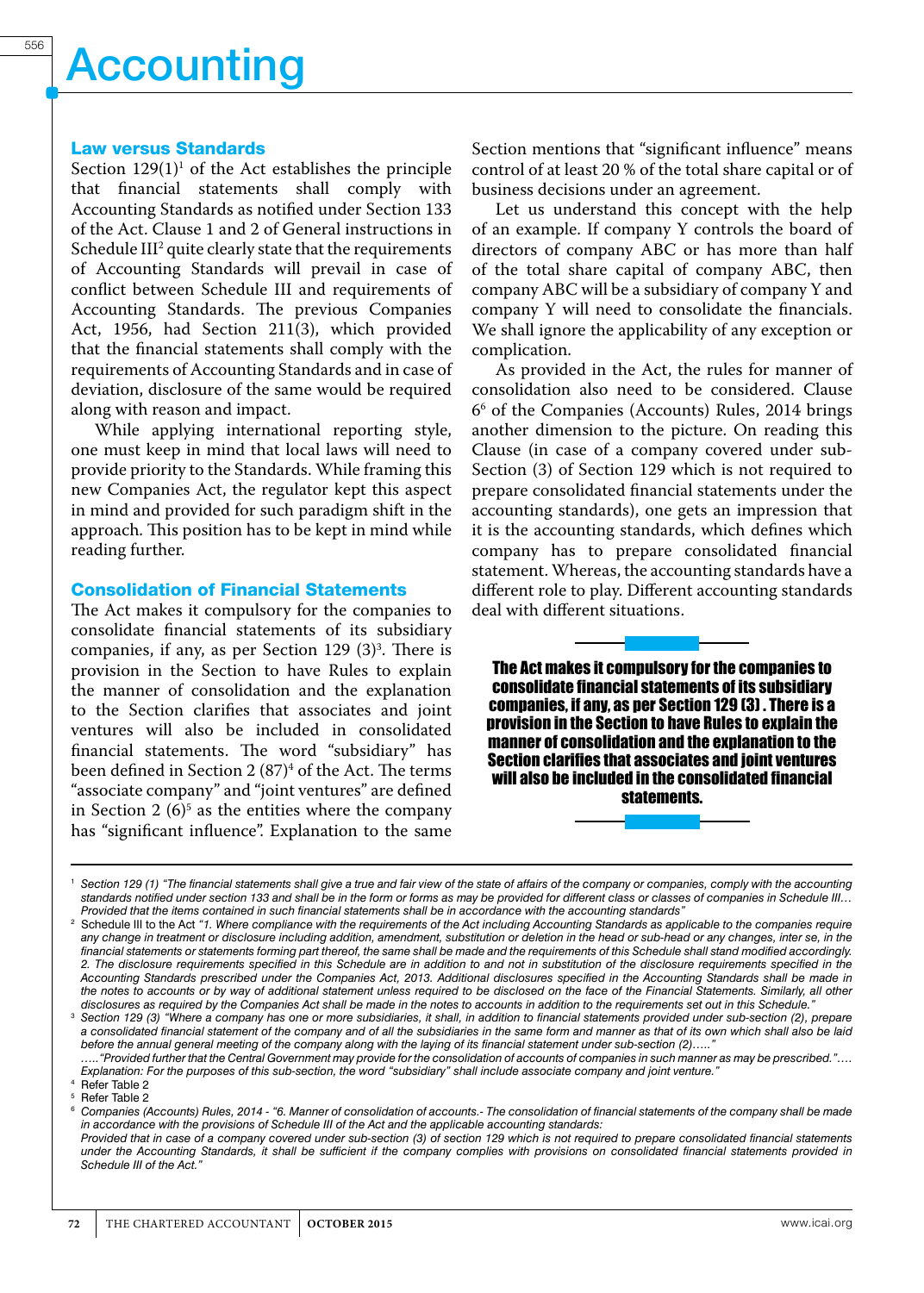Accounting

557

- AS-21 (Consolidated Financial Statements) deals with consolidation of subsidiary companies;
- AS–23 (Accounting for Investments in Associates in Consolidated Financial Statements) deals with associates; and
- $AS 27$  (Financial Reporting of Interests in Joint Ventures) deals with interests in Joint Ventures.

Methods and procedures of consolidation are different according to different situations. Line by line consolidation, equity method or proportionate consolidation; which of these methods should be applied is determined by the accounting standards.

Clause 6 of The Company (Accounts) Rules 2014 appears to be dependent on the accounting standards to decide the case in which consolidation will become applicable. Whereas, the Section 129 (3) itself dictates that where consolidation will be done. Accounting standards on the other hand, lay down principles and procedures for preparation and presentation of consolidated financial statements (refer objective clause of AS-217 ). This contradiction attracts difference of opinion.

While comparing with the Act, the accounting standard has a different approach. AS-21 mentions that consolidation will be done where a company has more than half of the voting power or controls the board of directors. This position is different from the Act, which takes into consideration more than half of the total shareholding. Now, one will need to make a professional judgement on whether consolidation will be applicable or not.

Let us understand this situation with the help of an example, assuming no other complication (power in board of directors) or exceptions:

Clause 6 of The Company (Accounts) Rules 2014 appears to be dependent on the accounting standards to decide the case in which consolidation will become applicable. Whereas, Section 129 (3) itself dictates that where consolidation will be done. Accounting standards on the other hand, lay down principles and procedures for preparation and presentation of consolidated financial statements (refer objective clause of AS-21). This contradiction attracts difference of opinion.

 In this example, when one looks at Section 129(3), read with Section 2(87) of the Act, company Y will become the holding company and will need to consolidate financials of ABC. From the perspective of AS-21, company X will become the holding company by virtue of holding more than half of the voting rights.

One must be extremely careful before taking a view about applicability of consolidation clauses in the absence of a clear understanding, especially when transactions are large and their impact is significant.

The situation becomes more complex from current year as some of the companies will need to apply Ind-AS 110, which has a different approach altogether. This new standard is more substance based and defines control from perspective of power and returns from operations besides ownership of risk (read Clause 6 of Ind-AS 110)<sup>8</sup>.

Ind-AS 24 also defines "control" differently and focuses on power to govern financial and operating policies from a point view of disclosures of related party contracts. These definitions are directly

| Position of shareholding of Company ABC      |                                             |                           |                            |  |  |  |  |
|----------------------------------------------|---------------------------------------------|---------------------------|----------------------------|--|--|--|--|
|                                              |                                             | Company X Holds           | Company Y Holds            |  |  |  |  |
| Equity share capital (With<br>voting rights) | 100,000 shares of ₹10 each<br>issued at par | 99,000 shares             | 1,000 shares               |  |  |  |  |
| Preference share capital                     | 100,000 shares of ₹10 each<br>issued at par | Nil                       | 100,000 shares             |  |  |  |  |
| Total share capital                          | 200,000 shares                              | 99,000 shares             | 101,000 shares             |  |  |  |  |
| % of Total share capital                     | 100%                                        | 49.5%<br>(99,000/200,000) | 50.5%<br>(101,000/200,000) |  |  |  |  |
| % of voting rights (with only<br>equity)     |                                             | 99%<br>(99,000/100,000)   | 1%<br>(1,000/100,000)      |  |  |  |  |

#### **TABLE 1**

<sup>7</sup> *AS-21 "The objective of this Standard is to lay down principles and procedures for preparation and presentation of consolidated financial statements. Consolidated financial statements are presented by a parent (also known as holding enterprise) to provide financial information about the economic*  activities of its group. These statements are intended to present financial information about a parent and its subsidiary (ies) as a single economic entity *to show the economic resources controlled by the group, the obligations of the group and results the group achieves with its resources"* <sup>8</sup> Refer Table 2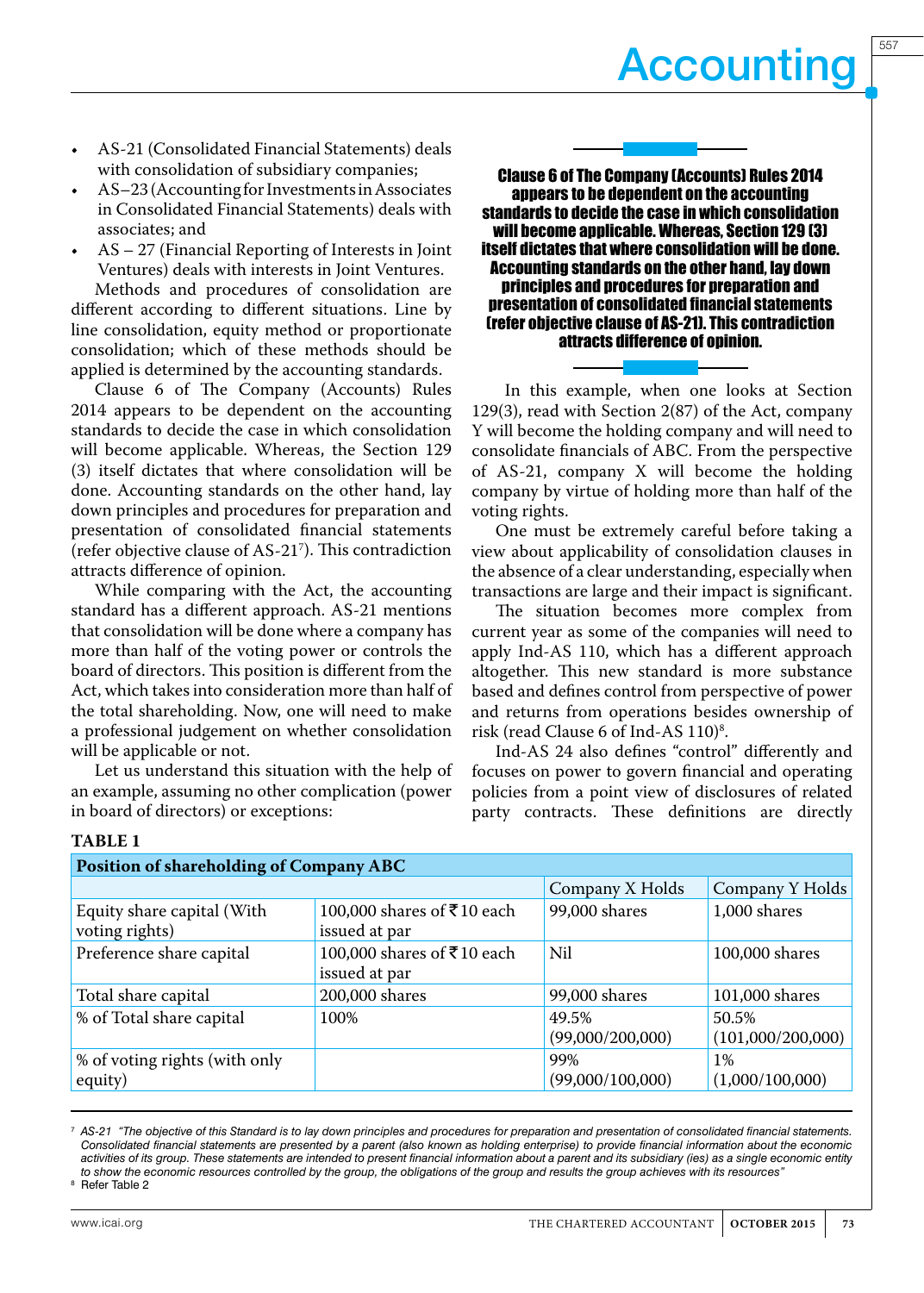replicating what was mentioned in International Accounting Standard (IAS) 27 before IFRS 10 came into picture. Ind-AS 110 carries the new definition of IFRS 10.

In the example of company ABC in Table 1 above, in case Ind-AS is applicable, one will need to examine the situation from a different perspective and consider other conditions or components which may affect the decision whether X or Y has control over ABC and whether consolidation is required.

At this juncture, let me draw your attention to the fact that terms like "control", "subsidiary" and "associates", *etc.* have been defined differently in the Act and various accounting standards. Table below gives you an indicative example of how some of the terms have been defined differently at various places:

#### **TABLE 2**

|                  |                                                                                                    |                          | <b>Definitions Contradictions - The Companies Act versus Accounting Standards</b>                                                                                                                                                                                                                                                                                                                                      |
|------------------|----------------------------------------------------------------------------------------------------|--------------------------|------------------------------------------------------------------------------------------------------------------------------------------------------------------------------------------------------------------------------------------------------------------------------------------------------------------------------------------------------------------------------------------------------------------------|
|                  |                                                                                                    |                          |                                                                                                                                                                                                                                                                                                                                                                                                                        |
| Companies<br>Act | Section $2(87)$                                                                                    | Subsidiary               | "subsidiary company" or "subsidiary", in relation to any other<br>company (that is to say the holding company), means a company in<br>which the holding company -<br>(i) controls the composition of the Board of Directors; or<br>(ii) exercises or controls more than one-half of the total share<br>capital either at its own or together with one or more of its subsidiary<br>companies.                          |
|                  | Section 2(6)                                                                                       | Associate                | "Associate company", in relation to another company, means a<br>company in which that other company has a significant influence,<br>but which is not a subsidiary company of the company having such<br>influence and includes a joint venture company.                                                                                                                                                                |
|                  | Section 2 (26)                                                                                     | Significant<br>Influence | Explanation.-For the purposes of this clause, "significant influence"<br>means control of at least twenty per cent of total share capital, or of<br>business decisions under an agreement.                                                                                                                                                                                                                             |
|                  | Section 2 (27) Control                                                                             |                          | "Control" shall include the right to appoint majority of the directors or<br>to control the management or policy decisions exercisable by a person<br>or persons acting individually or in concert, directly or indirectly,<br>including by virtue of their shareholding or management rights<br>or shareholders agreements or voting agreements or in any other<br>manner;                                            |
|                  |                                                                                                    |                          |                                                                                                                                                                                                                                                                                                                                                                                                                        |
| AS - 21          | Consolidated Control<br>Financial<br><b>Statements</b>                                             |                          | "5.1 Control:<br>(a) the ownership, directly or indirectly through subsidiary/<br>subsidiaries, of more than one half of the voting power of an<br>enterprise; or<br>(b) control of the composition of the board of directors in the case of a<br>company or of the composition of the corresponding governing body in<br>case of any other enterprise so as to obtain economic benefits from its<br>activities.       |
|                  |                                                                                                    | Subsidiary               | 5.2 A subsidiary is an enterprise that is controlled by another<br>enterprise (known as the parent)."                                                                                                                                                                                                                                                                                                                  |
| $AS-23$          | Accounting<br>for<br>Investments<br>in Associates<br>in<br>Consolidated<br>Financial<br>Statements | Control                  | 3.3 Control:<br>(a) The ownership, directly or indirectly through subsidiary/<br>subsidiaries, of more than one <b>half of the voting power</b> of an<br>enterprise; or<br>(b) control of the composition of the board of directors in the case<br>of a company or of the composition of the corresponding governing<br>body in case of any other enterprise so as to obtain economic<br>benefits from its activities. |